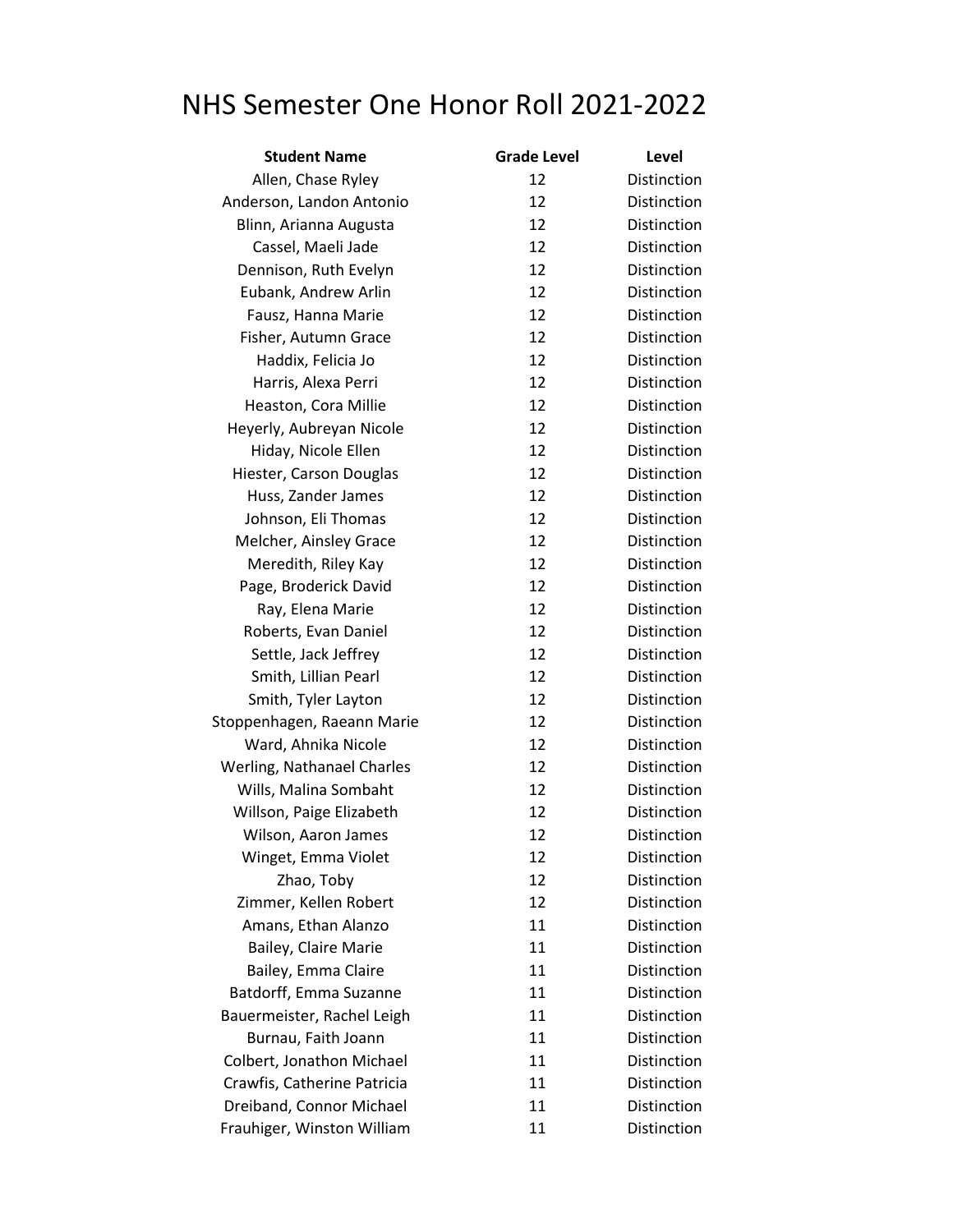| Gaier, Graham Isaac          | 11 | Distinction        |
|------------------------------|----|--------------------|
| Garrett, Tessa Joleigh       | 11 | <b>Distinction</b> |
| Gerber, Kennedy Nicole       | 11 | Distinction        |
| Kwandrans, Robert William    | 11 | Distinction        |
| Longardner, Alana Rianne     | 11 | Distinction        |
| Mallery, Cale Jake           | 11 | Distinction        |
| Marin Perez, Ana Dorotea     | 11 | Distinction        |
| McBride, Luke Michael        | 11 | Distinction        |
| McIntosh, Ean Mychel         | 11 | Distinction        |
| Misch, Elle Andre            | 11 | Distinction        |
| Newnum, Savannah Josephine   | 11 | Distinction        |
| Ottinger, Ethan James        | 11 | Distinction        |
| Page, Emma Marijean          | 11 | Distinction        |
| Parker, Jacob Michael        | 11 | Distinction        |
| Prusch, Nina Lotta           | 11 | Distinction        |
| Reidenbach, Michael Darel    | 11 | Distinction        |
| Rusu, Aydan Christian        | 11 | Distinction        |
| Schuhler, Ty Stephen         | 11 | Distinction        |
| Shaw, Eliza Drew             | 11 | Distinction        |
| Sicchiero, Rebecca           | 11 | Distinction        |
| Smithley, Cayden A.          | 11 | Distinction        |
| Stephens, Benjamin           | 11 | Distinction        |
| Taylor, Logan M              | 11 | Distinction        |
| White, Jared J               | 11 | Distinction        |
| Wilson, Ethan Bryce          | 11 | Distinction        |
| Zuercher, True Madison       | 11 | Distinction        |
| Bonjour, Timothy Taylaran    | 10 | Distinction        |
| Dennison, Aaron Clifford     | 10 | Distinction        |
| Dettmer, Riley Elizabeth     | 10 | Distinction        |
| Dodane, Anna Louise          | 10 | Distinction        |
| Dunwiddie, Lucas Christopher | 10 | Distinction        |
| Eccles, Kailey               | 10 | Distinction        |
| Federspiel, Ashton Lee       | 10 | Distinction        |
| Fraze, Renee Christine       | 10 | Distinction        |
| Fuess, Makenzie Joye         | 10 | Distinction        |
| Heaston, Emilyn Jean         | 10 | Distinction        |
| Heyerly, Addyson Kenna       | 10 | Distinction        |
| Hiester, Ciera Lynn          | 10 | Distinction        |
| Hoover, Jake Ethan           | 10 | Distinction        |
| Ingle, Elijah Adam           | 10 | Distinction        |
| Johnson, Annabelle E         | 10 | Distinction        |
| Kabel, Andrea Joy            | 10 | Distinction        |
| Keller, Addison Johanna      | 10 | Distinction        |
| Krug, Ella Grace             | 10 | Distinction        |
| Lenwell, Nevada Raine        | 10 | Distinction        |
| Lewis, Connor Michael        | 10 | Distinction        |
| Lewis, Lane Autie            | 10 | Distinction        |
|                              |    |                    |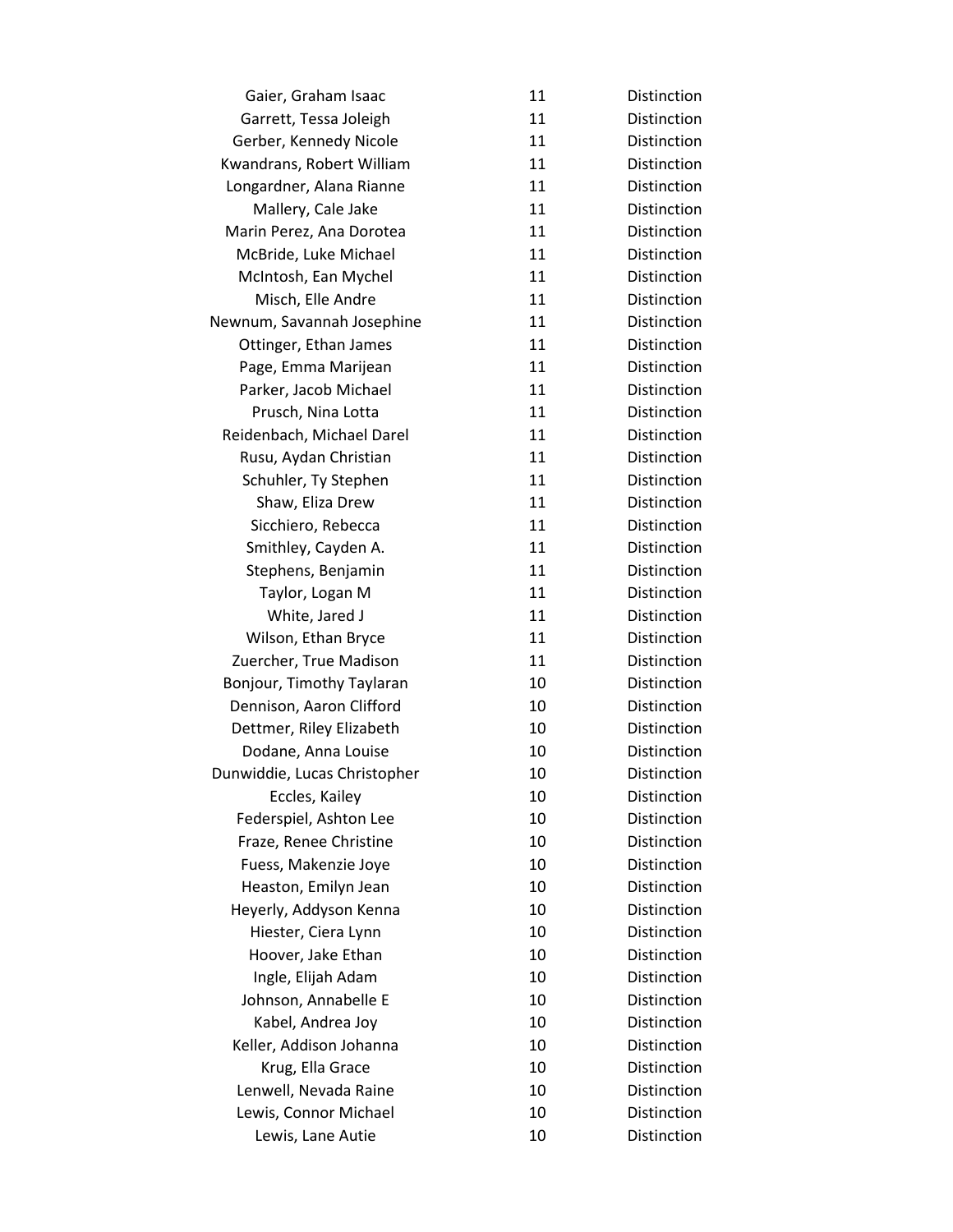| McCabe, Madeline Leigh        | 10 | Distinction        |
|-------------------------------|----|--------------------|
| Melcher, Jillian Sophia       | 10 | <b>Distinction</b> |
| Peterson, Kabyn Patrick Allen | 10 | Distinction        |
| Reinhard, Haleigh Michelle    | 10 | Distinction        |
| Roembke, Emma Adele           | 10 | Distinction        |
| Thomas, Drew Elizabeth        | 10 | Distinction        |
| Wenger, Marlee Alais          | 10 | Distinction        |
| Xayyachack, Jordyn Litsamai   | 10 | Distinction        |
| Young, Cayden James           | 10 | Distinction        |
| Babcock, Maxwell Christian    | 9  | Distinction        |
| Brooks, Shae Madalyn          | 9  | Distinction        |
| Bynum, Jessica J'neane        | 9  | Distinction        |
| Cox, Cody Michael             | 9  | Distinction        |
| Coyne, Cassandra Joann        | 9  | Distinction        |
| Diver, Landon Austin          | 9  | <b>Distinction</b> |
| Downey, Angel Kay Rutian      | 9  | Distinction        |
| Fausz, Grace Ann              | 9  | Distinction        |
| Fisher, Madison Brooke        | 9  | Distinction        |
| Gerber, William Neil          | 9  | Distinction        |
| Kreigh, Jasper Stone          | 9  | Distinction        |
| Lesley, Teagan Jean Maurie    | 9  | Distinction        |
| Lewis, Hattie Lynn            | 9  | Distinction        |
| Macy, Joseph Michael          | 9  | Distinction        |
| Mashuda, Madison Rylee        | 9  | Distinction        |
| Mayer, Jacquelyn Marie        | 9  | Distinction        |
| McBride, Adam Joseph          | 9  | Distinction        |
| McCartney, Parker Jay         | 9  | Distinction        |
| Meredith, Emerson Leigh       | 9  | Distinction        |
| Meredith, Kale Michael        | 9  | Distinction        |
| Morris, Kyler Alan            | 9  | Distinction        |
| Nuttle, Evan Redoblado        | 9  | Distinction        |
| Quintanilla, Kaedyn Roberto   | 9  | Distinction        |
| Renninger, Austin James       | 9  | Distinction        |
| Rickerd, Katherine Nerlande   | 9  | Distinction        |
| Rigby, McKenna Rose           | 9  | Distinction        |
| Rusu, Hannah Patricia Jeanne  | 9  | Distinction        |
| Settle, Rebecca Elaine        | 9  | Distinction        |
| Sheets, Ridley Lin Sixi       | 9  | Distinction        |
| Sonnigsen, Madyson Marie      | 9  | Distinction        |
| Threewits, Gavin Walter       | 9  | Distinction        |
| Turk, Noah Anthony            | 9  | Distinction        |
| Williamson, Ethan Thomas      | 9  | Distinction        |
| Winkler, Colby Breanna        | 9  | Distinction        |
| Adams, Jaden Marie            | 12 | High Honor         |
| Anderson, Kaylee Michelle     | 12 | <b>High Honor</b>  |
| Beachy, Ethan Edward          | 12 | <b>High Honor</b>  |
| Bear, Allison Jane            | 12 | <b>High Honor</b>  |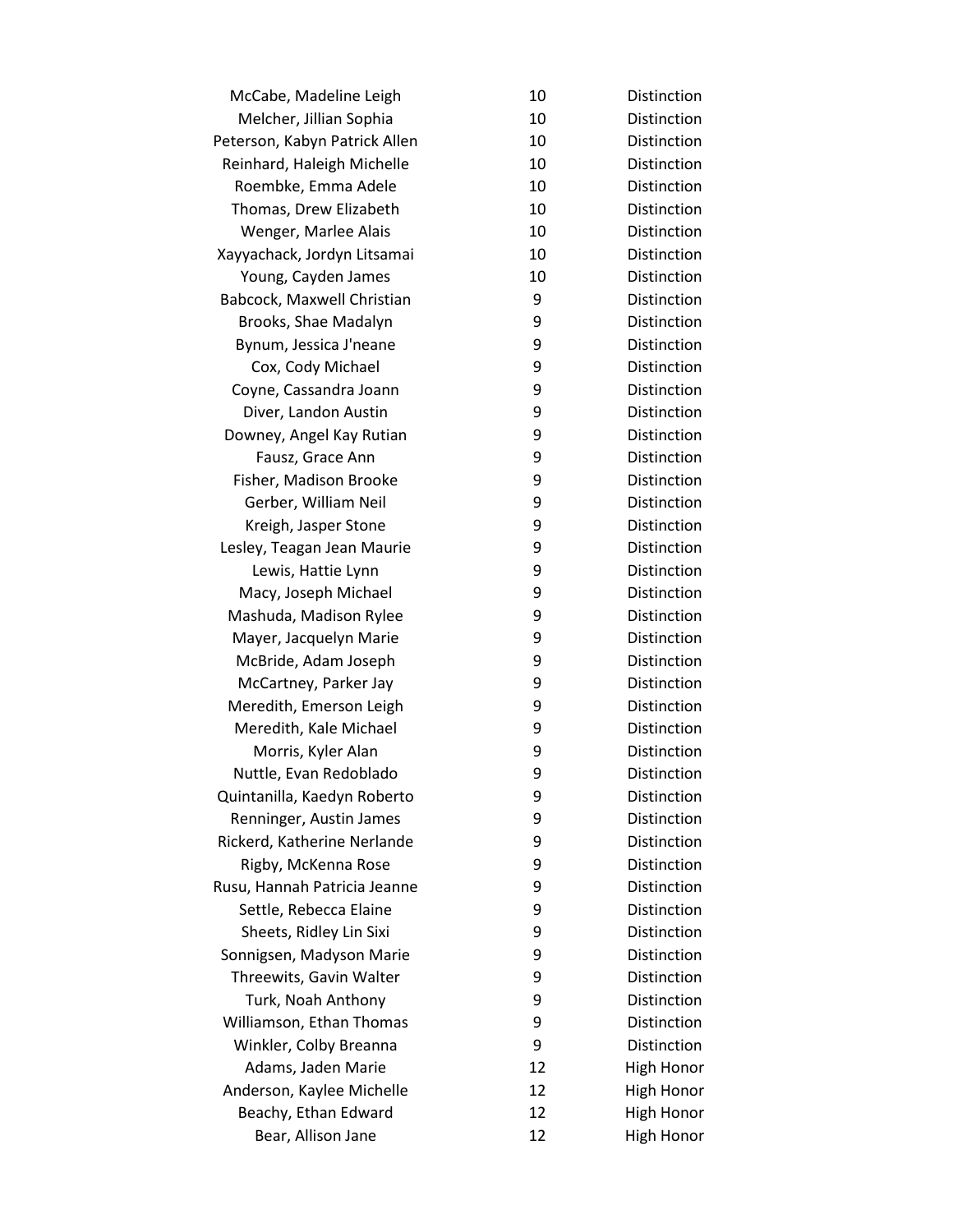| 12 | High Honor        |
|----|-------------------|
| 12 | <b>High Honor</b> |
| 12 | <b>High Honor</b> |
| 12 | <b>High Honor</b> |
| 12 | <b>High Honor</b> |
| 12 | <b>High Honor</b> |
| 12 | <b>High Honor</b> |
| 12 | <b>High Honor</b> |
| 12 | <b>High Honor</b> |
| 12 | <b>High Honor</b> |
| 12 | <b>High Honor</b> |
| 12 | <b>High Honor</b> |
| 12 | <b>High Honor</b> |
| 12 | <b>High Honor</b> |
| 12 | <b>High Honor</b> |
| 12 | High Honor        |
| 12 | <b>High Honor</b> |
| 12 | <b>High Honor</b> |
| 12 | <b>High Honor</b> |
| 12 | <b>High Honor</b> |
| 12 | <b>High Honor</b> |
| 12 | <b>High Honor</b> |
| 12 | <b>High Honor</b> |
| 12 | <b>High Honor</b> |
| 12 | <b>High Honor</b> |
| 12 | <b>High Honor</b> |
| 12 | <b>High Honor</b> |
| 12 | <b>High Honor</b> |
| 12 | High Honor        |
| 12 | <b>High Honor</b> |
| 12 | <b>High Honor</b> |
| 12 | High Honor        |
| 12 | <b>High Honor</b> |
| 12 | <b>High Honor</b> |
| 12 | <b>High Honor</b> |
| 12 | High Honor        |
| 12 | <b>High Honor</b> |
| 12 | <b>High Honor</b> |
| 12 | <b>High Honor</b> |
| 12 | <b>High Honor</b> |
| 12 | <b>High Honor</b> |
| 12 | <b>High Honor</b> |
| 12 | <b>High Honor</b> |
| 12 | <b>High Honor</b> |
| 11 | High Honor        |
| 11 | <b>High Honor</b> |
| 11 | <b>High Honor</b> |
|    |                   |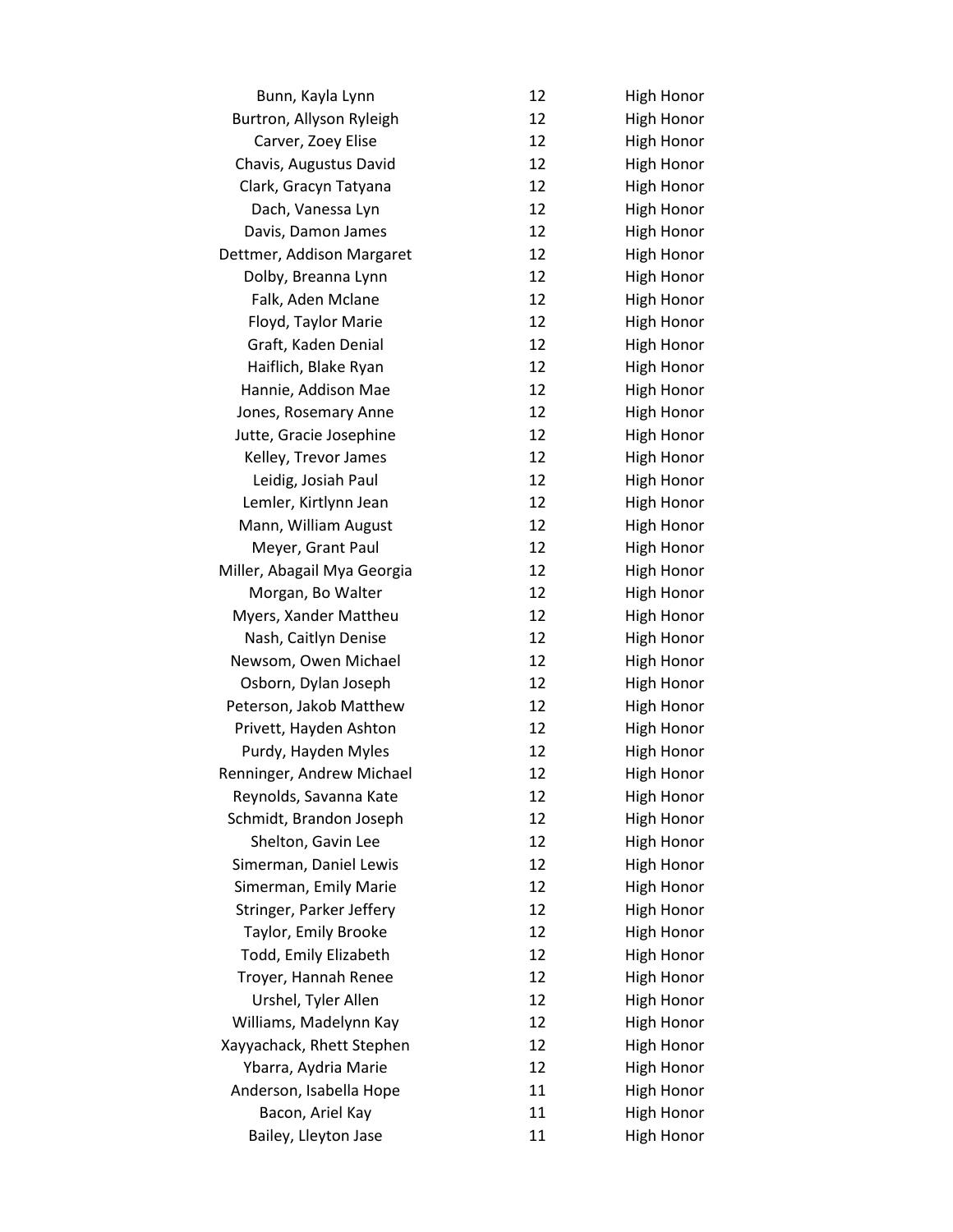| Battiste, Isabel Janelle              | 11 | <b>High Honor</b> |
|---------------------------------------|----|-------------------|
| Bauermeister, Jenna Marie             | 11 | <b>High Honor</b> |
| Bolyn, Brody John                     | 11 | <b>High Honor</b> |
| Borne, Gerald Alexander               | 11 | <b>High Honor</b> |
| Brooks, Kahlan Rebeka                 | 11 | <b>High Honor</b> |
| Bunn, Jayda Renee                     | 11 | <b>High Honor</b> |
| Cains, Abigail Renee                  | 11 | <b>High Honor</b> |
| Carpenter, Ella Joy                   | 11 | <b>High Honor</b> |
| Chaney, Brason Allen                  | 11 | <b>High Honor</b> |
| Connett, Delaney O'shay               | 11 | <b>High Honor</b> |
| Cook, Lauren Nicole                   | 11 | <b>High Honor</b> |
| Cupp, Owen John                       | 11 | <b>High Honor</b> |
| Decker, Benjamin Riley                | 11 | <b>High Honor</b> |
| Double, Hayden Nicolle                | 11 | <b>High Honor</b> |
| Eccles, Kiley Ann                     | 11 | <b>High Honor</b> |
| Ehrhart -III, Timothy Ray             | 11 | <b>High Honor</b> |
| Fernandez de Barrena Goitisolo, Sofia | 11 | High Honor        |
| Fisher, Kaylee Nicole                 | 11 | <b>High Honor</b> |
| Garton, Gavin Glynn                   | 11 | <b>High Honor</b> |
| Garza, Thomas Manuel                  | 11 | <b>High Honor</b> |
| Graft, Emerson Ray                    | 11 | <b>High Honor</b> |
| Graft, Luke Ryan                      | 11 | <b>High Honor</b> |
| Herrell, Luke Michael                 | 11 | <b>High Honor</b> |
| Hoeppner, Gavin Robert                | 11 | <b>High Honor</b> |
| Hoffmann, Lennart                     | 11 | <b>High Honor</b> |
| House, Ryan Jason                     | 11 | <b>High Honor</b> |
| Ibarra Heppe, Naroa                   | 11 | <b>High Honor</b> |
| Kahn, Makenzee Leigh                  | 11 | <b>High Honor</b> |
| Knowles, Damin Skyler                 | 11 | <b>High Honor</b> |
| Lantz, Phoebe Jane                    | 11 | <b>High Honor</b> |
| Leamon, Gabriel William               | 11 | <b>High Honor</b> |
| Lloyd, Mya S                          | 11 | High Honor        |
| Lobsiger, Reece Gregory               | 11 | <b>High Honor</b> |
| Lovell, Lillian Sue                   | 11 | <b>High Honor</b> |
| McCabe, Stuart Allen                  | 11 | High Honor        |
| McNabb, McKenna Elaine                | 11 | <b>High Honor</b> |
| Mitchell, Grace Elizabeth             | 11 | <b>High Honor</b> |
| Neuenschwander, Kline Lee             | 11 | <b>High Honor</b> |
| Pennington, Natalee Louise            | 11 | <b>High Honor</b> |
| Peterson, Samuel Lukas                | 11 | <b>High Honor</b> |
| Pine, Brooklynn Taylor                | 11 | <b>High Honor</b> |
| Principi, Sofia                       | 11 | <b>High Honor</b> |
| Privett, Kennedy G                    | 11 | <b>High Honor</b> |
| Pulfer, Darci Jo                      | 11 | <b>High Honor</b> |
| Reinhard, Madalynn Paige              | 11 | <b>High Honor</b> |
| Renninger, Logan T                    | 11 | <b>High Honor</b> |
| Scott, Elizabeth Ann                  | 11 | <b>High Honor</b> |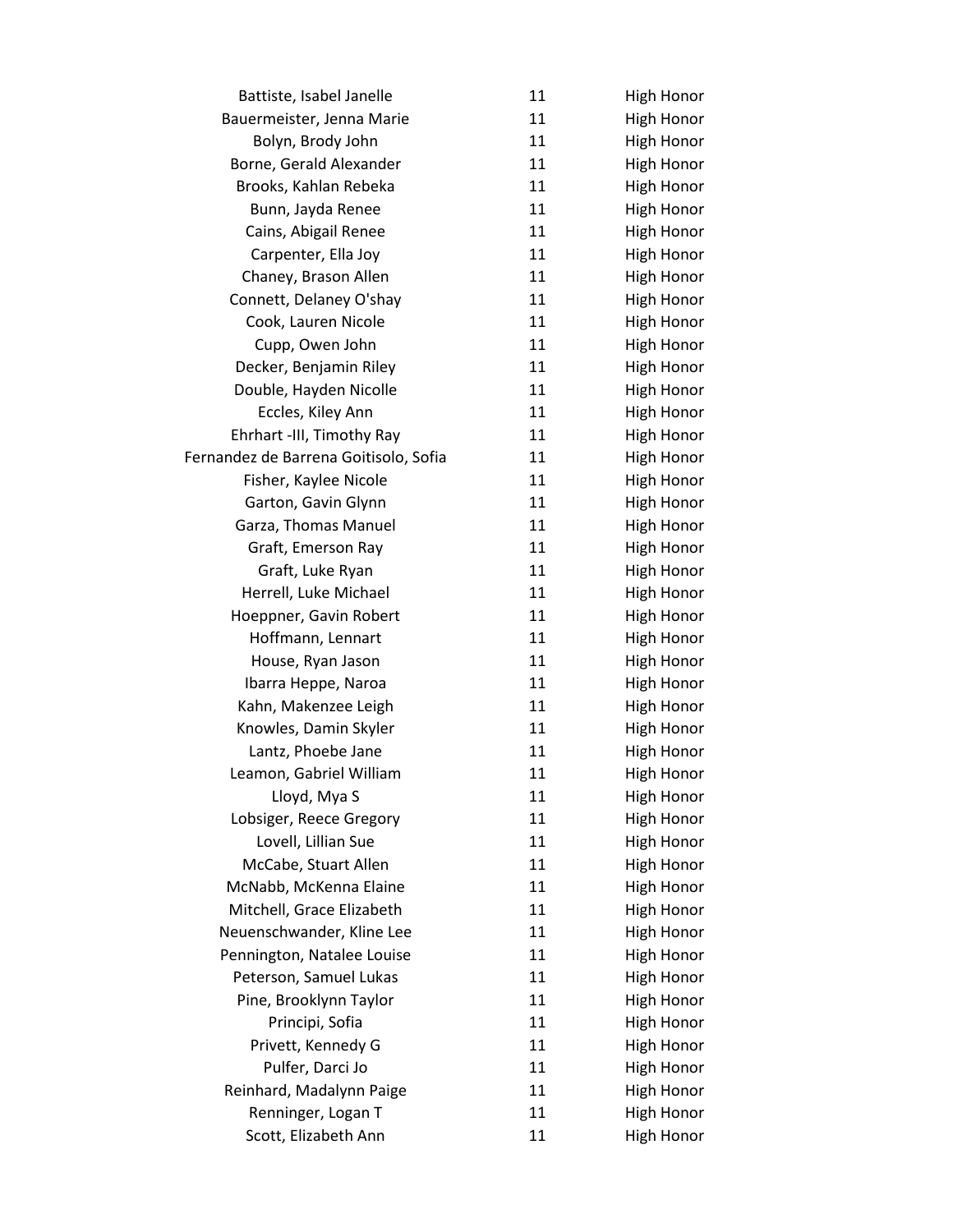| Searles, Rylee Ray            | 11 | <b>High Honor</b> |
|-------------------------------|----|-------------------|
| Smith, Arianna Lynn           | 11 | <b>High Honor</b> |
| Soares, Nathanial Jacob       | 11 | <b>High Honor</b> |
| Stinson, Brooke Olivia        | 11 | <b>High Honor</b> |
| Tanner, Anna Kathryn          | 11 | <b>High Honor</b> |
| Tomasek, Skyla Ann            | 11 | <b>High Honor</b> |
| Topp, Gavin Christian         | 11 | <b>High Honor</b> |
| Vanhoy, Daniell Mase          | 11 | <b>High Honor</b> |
| Walker, Max Lj                | 11 | <b>High Honor</b> |
| Wilson, Kylee L               | 11 | <b>High Honor</b> |
| Woodworth, Colson A           | 11 | <b>High Honor</b> |
| Zeddis, Kyle B                | 11 | <b>High Honor</b> |
| Adam, Joshua M                | 10 | <b>High Honor</b> |
| Bales, Faith E                | 10 | <b>High Honor</b> |
| Batdorff, Morgan Renee        | 10 | <b>High Honor</b> |
| Billiard, Ayden Reid          | 10 | High Honor        |
| Brown, Jack Ramsey            | 10 | <b>High Honor</b> |
| Burns, Collin P               | 10 | <b>High Honor</b> |
| Cavanaugh, Ava Elizabeth      | 10 | <b>High Honor</b> |
| Curry, Aiden Patrick          | 10 | <b>High Honor</b> |
| Dodane, Emma Grace            | 10 | <b>High Honor</b> |
| Dunwiddie, Peyton James       | 10 | <b>High Honor</b> |
| Edmiston, Emily Ann           | 10 | <b>High Honor</b> |
| Freiburger, Logan Christopher | 10 | <b>High Honor</b> |
| Gerber, Grace Noelle          | 10 | <b>High Honor</b> |
| Grant, Tailor Saleen          | 10 | <b>High Honor</b> |
| Green, Haley Marie            | 10 | <b>High Honor</b> |
| Hartup, Alexis Jo             | 10 | <b>High Honor</b> |
| Hartzler, Coby Wesley         | 10 | <b>High Honor</b> |
| Heindel, Addyson Ellyse       | 10 | High Honor        |
| Hulvey, Chase Mathew          | 10 | <b>High Honor</b> |
| Jackson, Dannya Lamae         | 10 | High Honor        |
| Kelley, Jacob Patrick         | 10 | <b>High Honor</b> |
| Lemler, Samantha Jo           | 10 | <b>High Honor</b> |
| Lenwell, Alyssa Nichole       | 10 | <b>High Honor</b> |
| Mashuda, Lukas Michael        | 10 | <b>High Honor</b> |
| Merritt, Lauren Renee         | 10 | <b>High Honor</b> |
| Millard, Braxten Lorien       | 10 | <b>High Honor</b> |
| Mishler, Grant William        | 10 | <b>High Honor</b> |
| Neuenschwander, Coral Anne    | 10 | <b>High Honor</b> |
| Norris, Lillian Mae           | 10 | <b>High Honor</b> |
| Oden, Grace Nicole            | 10 | <b>High Honor</b> |
| Payne, Jaden Andrew           | 10 | <b>High Honor</b> |
| Pepper, Milanna Sophia        | 10 | <b>High Honor</b> |
| Plunkett, Reghan Grace        | 10 | <b>High Honor</b> |
| Riley, Ali Marie              | 10 | <b>High Honor</b> |
| Rinkenberger, Gracie Anne     | 10 | High Honor        |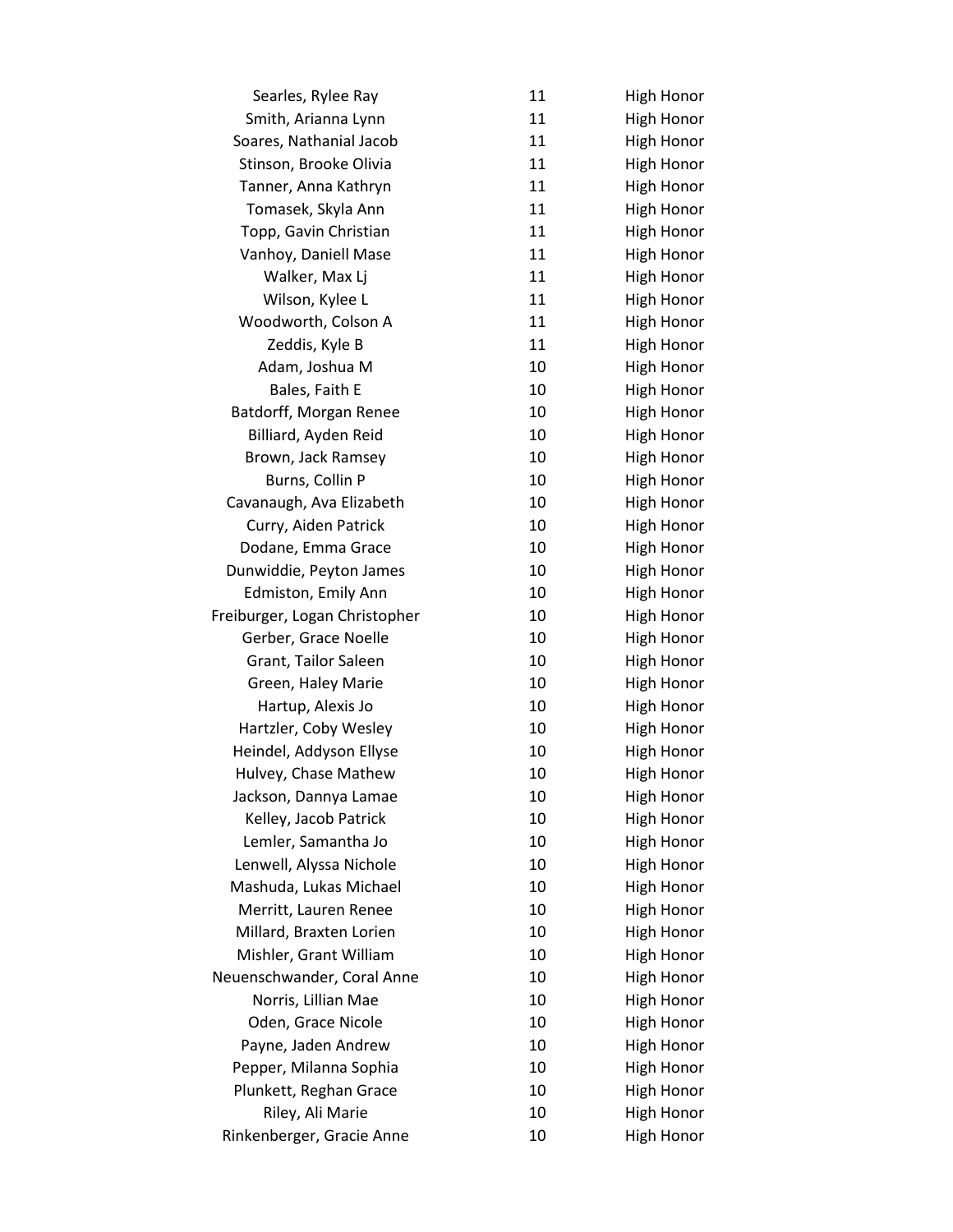| Shane, Hannah Mei           | 10 | High Honor        |
|-----------------------------|----|-------------------|
| Shanks, Ashlyne Taelyr      | 10 | <b>High Honor</b> |
| Shelton, Cade Daniel        | 10 | <b>High Honor</b> |
| Sloan, Cooper James         | 10 | <b>High Honor</b> |
| Smith, Sophia Grace         | 10 | <b>High Honor</b> |
| Smith, Spencer Alan         | 10 | <b>High Honor</b> |
| Thomas, Anna Lynn           | 10 | <b>High Honor</b> |
| Ulfig, Bree Anna            | 10 | <b>High Honor</b> |
| Ungerer, Hannah Rose        | 10 | <b>High Honor</b> |
| Ward, Dawson Lee            | 10 | <b>High Honor</b> |
| Werling, Taylor Elizabeth   | 10 | <b>High Honor</b> |
| Willson, Zachary Jacob      | 10 | <b>High Honor</b> |
| Winget, Isabella Lyn        | 10 | <b>High Honor</b> |
| Wooster, Willem Gage        | 10 | <b>High Honor</b> |
| Zimmer, Bodie Allen         | 10 | <b>High Honor</b> |
| Bailey, Lillee Mae          | 9  | High Honor        |
| Beck, Mekynzi Sue           | 9  | <b>High Honor</b> |
| Behning, Parker David       | 9  | <b>High Honor</b> |
| Boomershine, Elise Caroline | 9  | <b>High Honor</b> |
| Bradford, Katherine Ann     | 9  | <b>High Honor</b> |
| Cady, Alana Michelle        | 9  | <b>High Honor</b> |
| Carmean, Wes Gunnar         | 9  | <b>High Honor</b> |
| Carmona, Jorshua Adolfo     | 9  | High Honor        |
| Cotton, Logan Steven        | 9  | High Honor        |
| Crawford, Evelyn Nicole     | 9  | <b>High Honor</b> |
| Decot, Aleasia Rayne        | 9  | <b>High Honor</b> |
| Dolby, Kaitlyn Elizabeth    | 9  | <b>High Honor</b> |
| Dreiband, Luke Joseph       | 9  | <b>High Honor</b> |
| Dunwiddie, Kendall Lorraine | 9  | <b>High Honor</b> |
| Ewing, Ryan James           | 9  | <b>High Honor</b> |
| Gaier, Philip Paul          | 9  | <b>High Honor</b> |
| Gerbers, Hudson Matthew     | 9  | High Honor        |
| Graft, Drew Matthew         | 9  | <b>High Honor</b> |
| Graft, Ryland Jo            | 9  | <b>High Honor</b> |
| Gruss, Jake Steven          | 9  | <b>High Honor</b> |
| Hammond, Emmerson Kay       | 9  | <b>High Honor</b> |
| Hank, Lily Maya             | 9  | <b>High Honor</b> |
| Harmon, Jase Aerik          | 9  | <b>High Honor</b> |
| Herrell, Zack Thomas        | 9  | <b>High Honor</b> |
| Isch, Isabel Elaine         | 9  | <b>High Honor</b> |
| Jackson, Casey Kay          | 9  | <b>High Honor</b> |
| Johnson, Grant Michael      | 9  | <b>High Honor</b> |
| Jolloff, Hayden Matthew     | 9  | <b>High Honor</b> |
| Kuntz, Ethan John           | 9  | <b>High Honor</b> |
| Lyon, Dominick Zander       | 9  | <b>High Honor</b> |
| Maldeney, Nicole Marie      | 9  | <b>High Honor</b> |
| Mateo, Natalia Elizabeth    | 9  | <b>High Honor</b> |